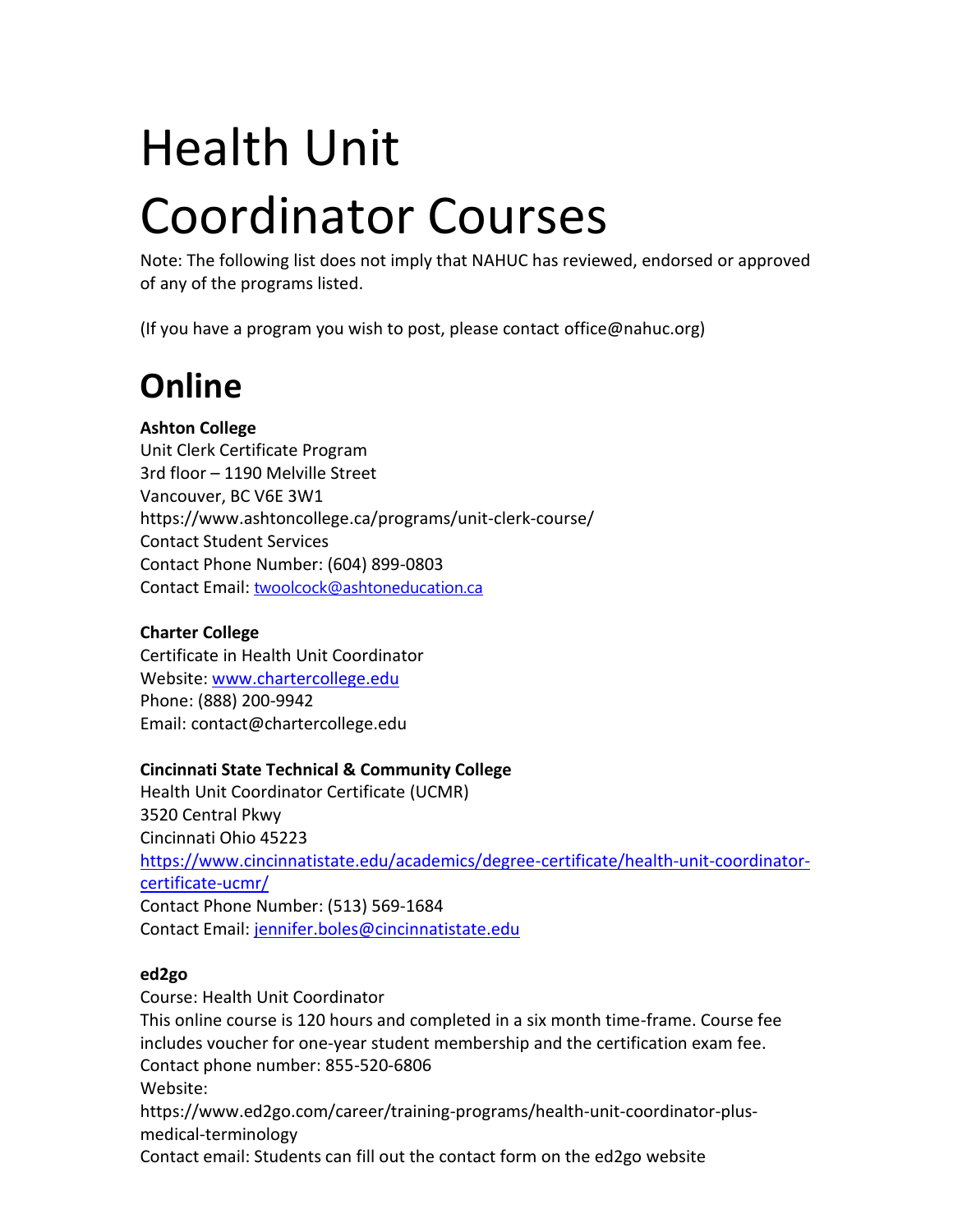#### **Graduate America Inc**

6735 Salt Cedar Way Frisco Texas 75034 For more information, visit our course page or request a catalog: <https://graduateamerica.org/> Contact: Malcolm Allen Phone 469-785-5951

#### **Indian Hills Community College**

Program: Health Unit Coordinator This program is offered online, with an optional Certified Nursing Assistant course on campus. HUC Program is 2 terms or 6 months. Information page <http://www.indianhills.edu/academics/health/healthinformatics.php> Program details page: [http://catalog.indianhills.edu/preview\\_program.php?catoid=39&poid=3592&returnto=2](http://catalog.indianhills.edu/preview_program.php?catoid=39&poid=3592&returnto=2314) [314](http://catalog.indianhills.edu/preview_program.php?catoid=39&poid=3592&returnto=2314) Contact: Sarah Cottington, Program Director Email: [Sarah.Cottington@IndianHills.edu](mailto:Sarah.Cottington@IndianHills.edu) Phone: 641.683.5163

Address: 525 Grandview Ave, Ottumwa, IA 52501

#### **MedCerts**

Program: Health Unit Coordinator This online program is 336 hours over a 21 week period. Contact: Dana Janssen Email: [djanssen@medcerts.com](mailto:djanssen@medcerts.com) Phone: 734-437-5450 Website:<https://www.medcerts.com/programs/healthcare/health-unit-coordinator>

#### **Selkirk College**

This program is offered online. Castlegar Campus 301 Frank Beinder Way Castlegar, British Columbia, Canada V1N 4S6 Phone: Toll-free 888-953-1133 extension 425 or direct 250-365-1425 Fax: 250-365-3929 Program information page: [http://selkirk.ca/programs/hhs/health/nucl/](http://selkirk.ca/programs/hhs/health/nucl) Contact: Erna McCall, Program Instructor Email: emccall@selkirk.ca Phone: 250-368-3041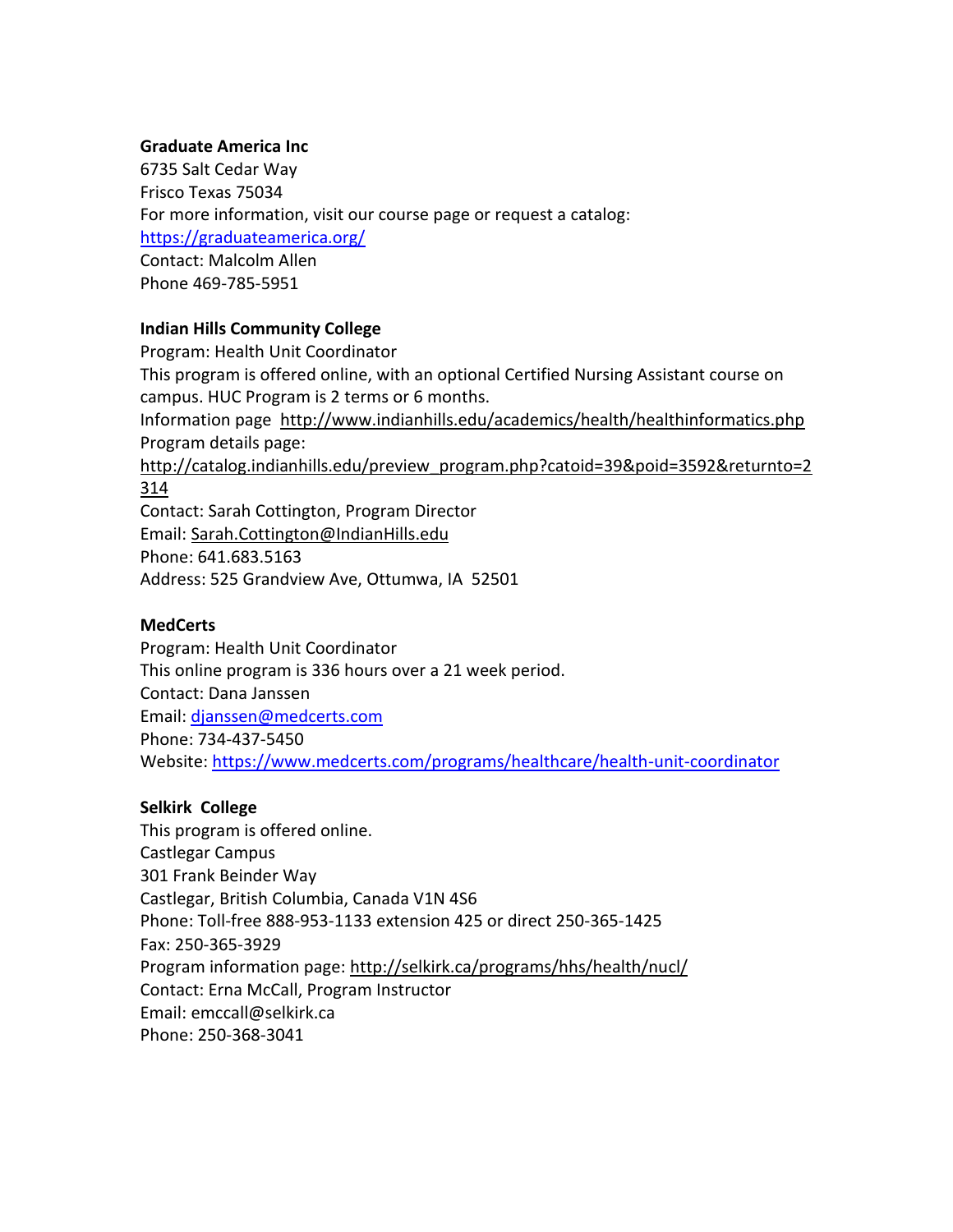#### **We Care Online**

Course: Health Unit Coordinator This course is entirely online and self paced. Textbook required. 4601 E Douglas Wichita KS 67218 (888) 932-2501 phone ext. 108 www.WeCareOnlineClasses.com email: cindy@wecareonlineclasses.com For more info visit our course page: [http://www.wecareonlineclasses.com/courses/states/all\\_states/unit\\_coordinators.htm](http://www.wecareonlineclasses.com/courses/states/all_states/unit_coordinators.htm) We Care Online is also a NAHUC Institutional Provider and offers NAHUC contact hours for the online continuing education they provide. NAHUC contact hours may be used towards health unit coordinator recertification.

### **Alberta**

**Bow Valley College** 345 – 6 Avenue SE Calgary, Alberta, Canada T2G 4V1 Program Coordinator, Chiu School of Business: Lauren Kirychuk, M.Ed. Lead Instructor: Stephanie Price, RNBN Information: [https://bowvalleycollege.ca/programs-courses/business/hospital-unit](https://bowvalleycollege.ca/programs-courses/business/hospital-unit-clerk-certificate)[clerk-certificate](https://bowvalleycollege.ca/programs-courses/business/hospital-unit-clerk-certificate) Phone: 403-410-1402 Toll-free: 1-866-428-2669 Email: [info@bowvalleycollege.ca](mailto:info@bowvalleycollege.ca)

### **Arizona**

**Gateway Community College** 108 N. 40th Street Phoenix, AZ 85034 <http://www.gatewaycc.edu/health-unit-coordinating> Contact: Monica Wadsworth-Seibel, B.S, M.Ed., Health Sciences Division Chair Phone (602) 286-8526 Email: wadsworth@gatewaycc.edu

### **British Columbia**

**Ashton College** Unit Clerk Certificate Program 3rd floor – 1190 Melville Street Vancouver, BC V6E 3W1 https://www.ashtoncollege.ca/programs/unit-clerk-course/ Contact Student Services Contact Phone Number: (604) 899-0803 Contact Email: [twoolcock@ashtoneducation.ca](mailto:twoolcock@ashtoneducation.ca)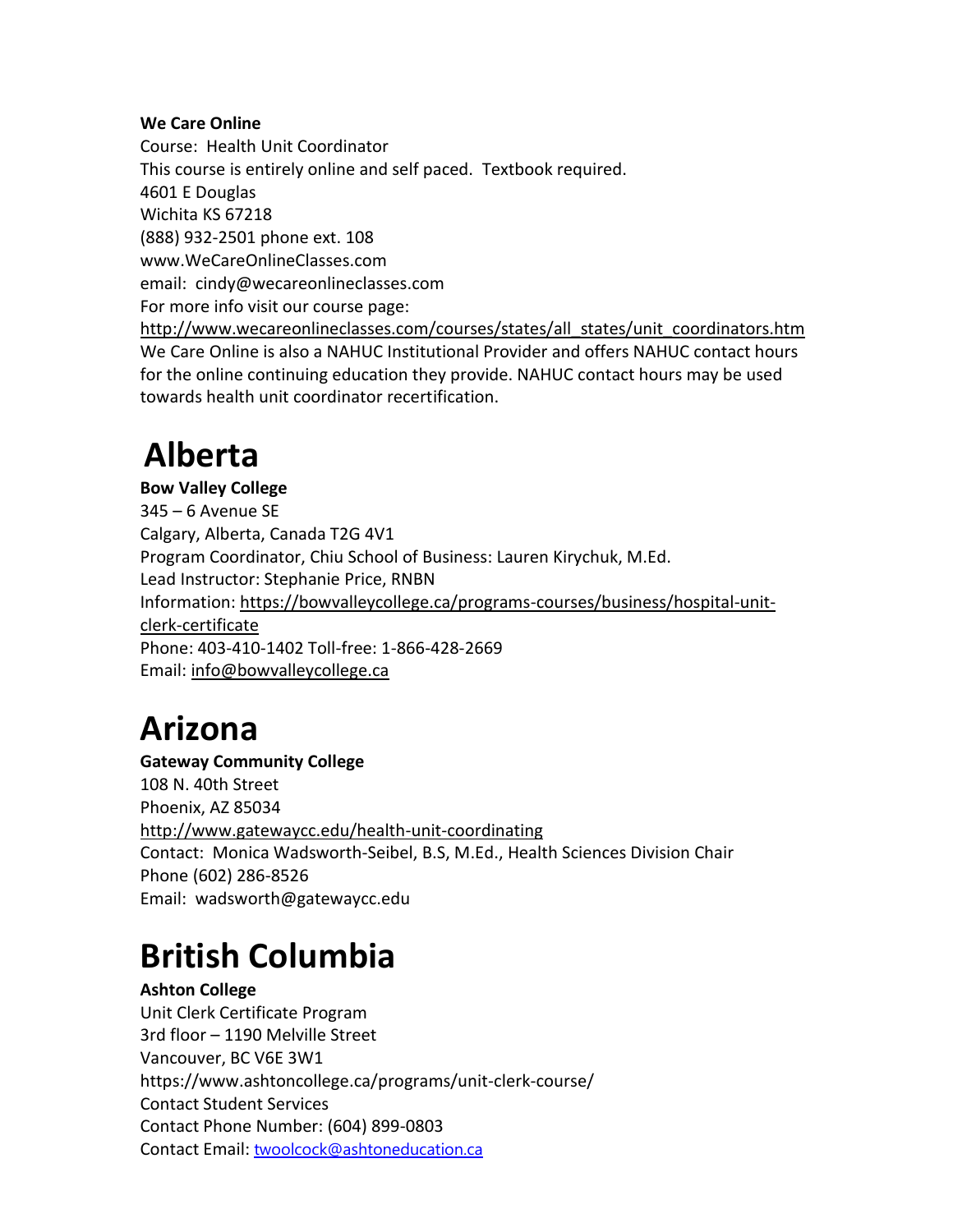#### **Camosun College**

4461 Interurban Road Victoria, British Columbia, Canada V9E 2C1 Phone: 250-370-4563 (call for information and brochure) [www.camosun.ca/ce](http://www.camosun.bc.ca/ce) and [www.camosun.ca/unitclerk](http://www.camosun.ca/unitclerk) email: [ContinuingEd@camosun.bc.ca](mailto:ContinuingEd@camosun.bc.ca)

#### **Kwantlen University College**

12666 72nd Avenue Surrey, British Columbia, Canada V3W 2M8 Phone: 604-599-2100 [http://www.kwantlen.ca](http://www.cnc.bc.ca/ce/nursing_clerk.htm) [radhika.kumar@kpu.ca](mailto:radhika.kumar@kpu.ca)

#### **Vancouver Island University**

900 5th Street Nanaimo, British Columbia, Canada [www.viu.ca/lifelonglearning](http://www.viu.ca/lifelonglearning) Contact: Deirdre Godwin, Program Assistant, Professional Development and Training, Faculty of Health and Human Services, Building 210, Room 349 Phone: 250-740-6327 Email: [deirdre.godwin@viu.ca](mailto:deirdre.godwin@viu.ca )

#### **Vancouver Community College**

City Centre Campus 250 West Pender Street Vancouver, British Columbia, Canada V6B 1S9 Phone: 604-443-8330 https://www.vcc.ca/programscourses/program-areas/health-sciences/health-unitcoordinator/

### **Florida**

#### **Orlando Technical College** 301 W Amelia St

Orlando, Florida, 32801 Contact: Georgina Dowdell, Instructor, at 407.246.7060 ext 4806 or [georgianne.dowdell@ocps.net](mailto:georgianne.dowdell@ocps.net) https://www.orangetechcollege.net/programs/career\_certificates/H170107

Osceola Technical College Health Unit Coordinator/Monitor Technician Program 501 Simpson Road Kissimmee, FL 34744 <https://www.osceolaschools.net/otech> Contact: Juan Claudio, Program Advisor Phone (407) 344-5080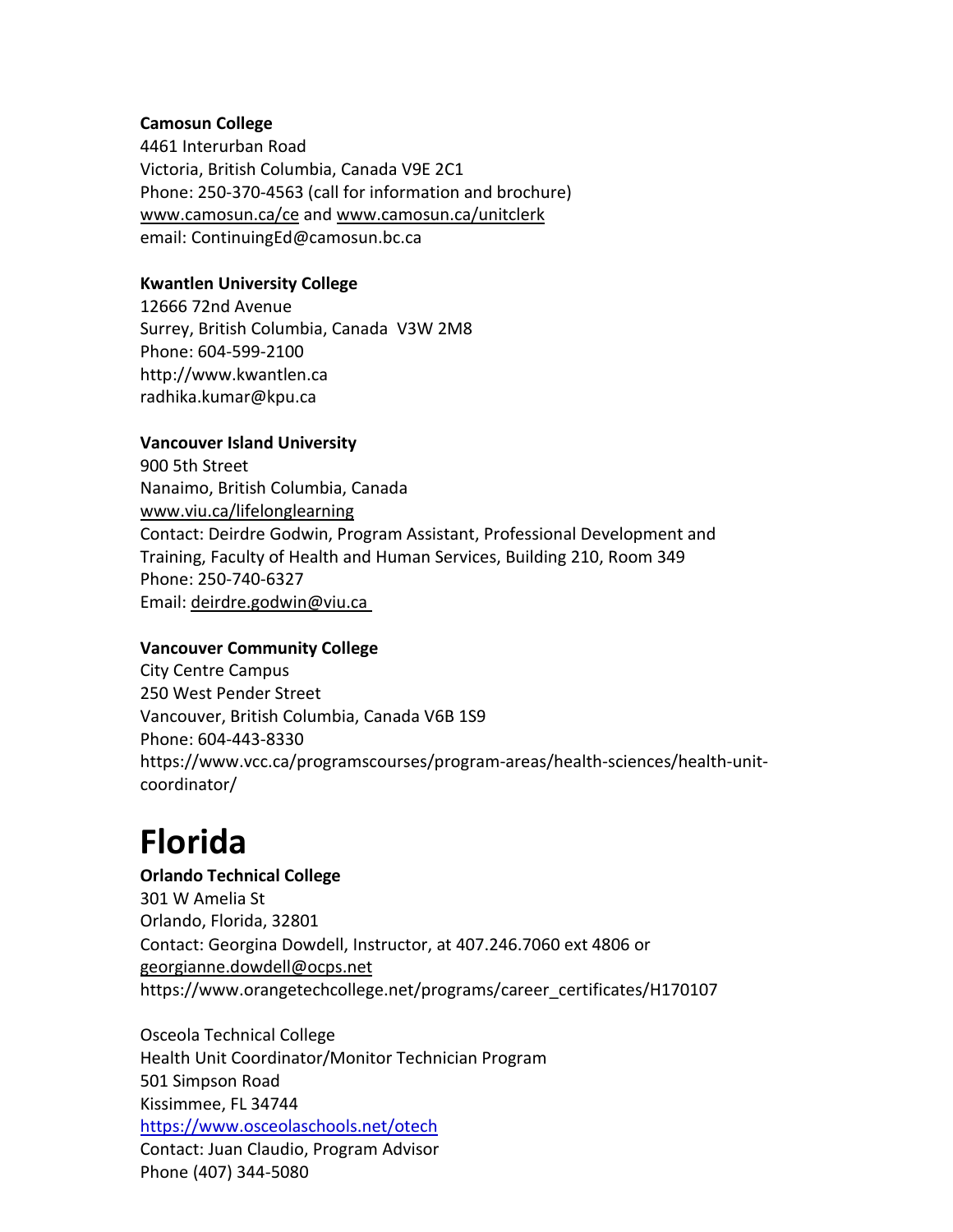# **Maryland**

**TechCerts Consulting and Training Academy** Montgomery Village, MD Contact: Julia Igwacho (240) 667-2559 email[: info@techcertstrainingacad.com](mailto:info@techcertstrainingacad.com) [https://www.techcertstrainingacad.com](https://www.techcertstrainingacad.com/)

# **Minnesota**

#### **Century College**

White Bear Lake, MN Contact: Lynnette Wies, Health Careers Manager (651) 779-3902 email[: lynnette.wies@century.edu](mailto:lynnette.wies@century.edu) <https://www.century.edu/sites/default/files/CECT-schedule.pdf>

#### **Hennepin Technical College**

9900 Brooklyn Blvd Brooklyn Park, MN 55369 Contact: DeDe Theroux at 763-488-2460 or email dede.theroux@hennepintech.edu [www.hennepintech.edu](http://www.hennepintech.edu/)

#### **South Central College**

<http://www.southcentral.edu/> North Mankato Campus 1920 Lee Boulevard North Mankato, MN 56003 507-389-7200 / 800-722-9359 (507) 389-7494 or email[:laura.attenberger@southcentral.edu](mailto:laura.attenberger@southcentral.edu) Faribault Campus 1225 Third Street SW Faribault, MN 55021 507-332-5800 / 800-422-0391

### **Nevada**

#### **College of Southern Nevada**

Sahara West Center 2409 Las Verdes St. K1B Las Vegas, NV 89102 Contact: Sue Holligan-Folds, RN, MA, Workforce Coordinator, at 702-651-4452 [sue.folds@csn.edu](mailto:sue.folds@csn.edu) or Cody Jackson at 702-651-4770. Website: [www.csn.edu/workforce](http://www.csn.edu/workforce)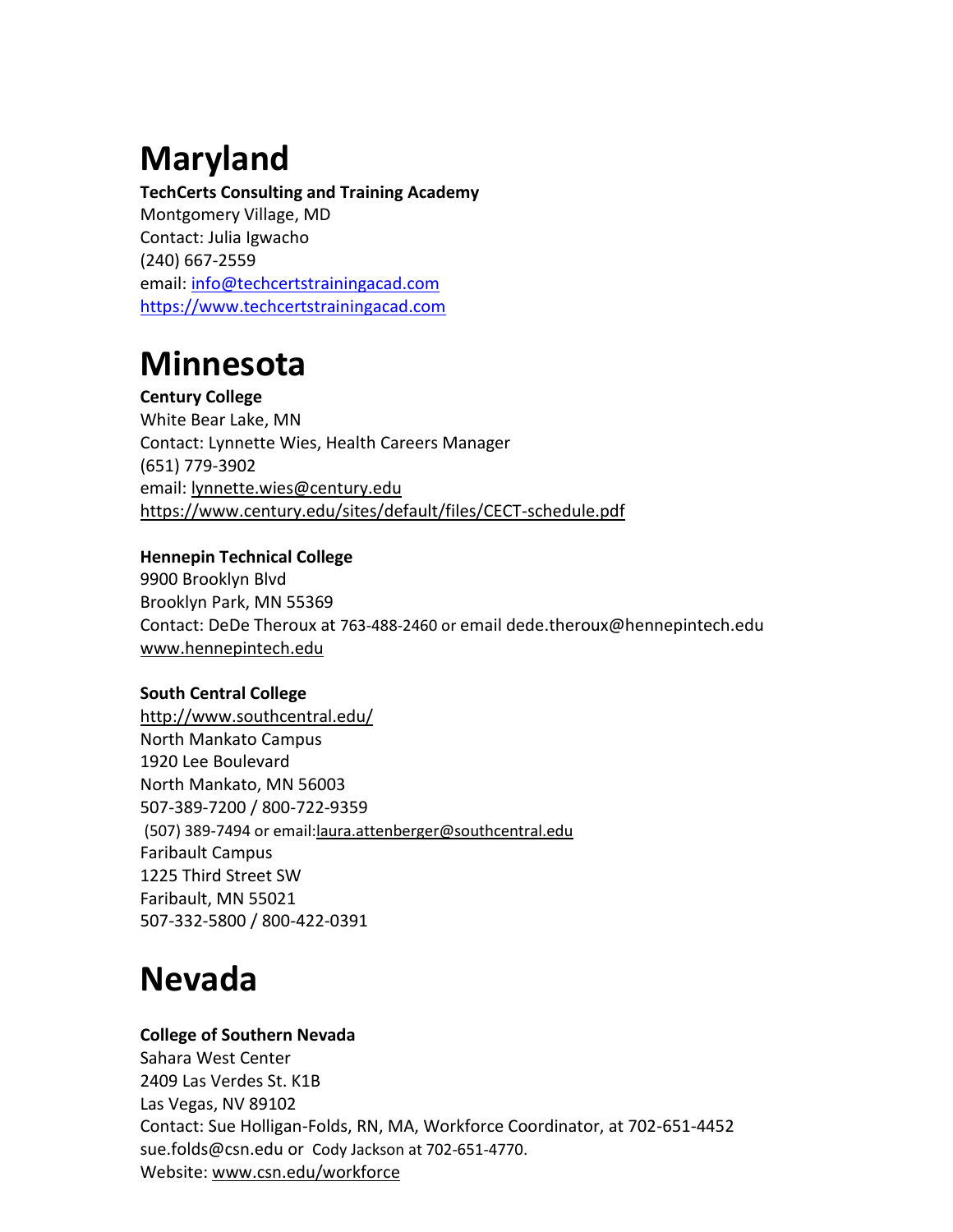# **New York**

#### **Onondaga Community College**

Health Studies Certificate 4585 West Seneca Turnpike Syracuse, NY 13215 <https://www.sunyocc.edu/programs/health-studies-certificate> Contact: Dolores LaRue, MS, RHIA at (315) 498-2102 or [d.m.larue@sunyocc.edu](mailto:d.m.larue@sunyocc.edu)

# **Ohio**

**Cincinnati State Technical & Community College** Health Unit Coordinator Certificate (UCMR) 3520 Central Pkwy Cincinnati Ohio 45223 [https://www.cincinnatistate.edu/academics/degree-certificate/health-unit-coordinator](https://www.cincinnatistate.edu/academics/degree-certificate/health-unit-coordinator-certificate-ucmr/)[certificate-ucmr/](https://www.cincinnatistate.edu/academics/degree-certificate/health-unit-coordinator-certificate-ucmr/) Contact Phone Number: (513) 569-1684 Contact Email: [jennifer.boles@cincinnatistate.edu](mailto:jennifer.boles@cincinnatistate.edu)

#### **Cuyahoga Community College**

2900 Community College Avenue Cleveland Ohio 44115 www.tri-c.edu/programs/healthcareers/healthinformation/Pages/default.aspx Contact: Kathy Loflin, RHIA Program Manager, Health Information Management Technology (HIMT) and Health Unit Coordinator (HUC) Programs at Phone: 216-987-4456, Fax: 216-987-4386, Email: [Kathy.Loflin@tri-c.edu.](mailto:Kathy.Loflin@tri-c.edu)

#### **Great Oaks - Health Professions Academy**

Diamond Oaks 6375 Harrison Avenue Cincinnati, Ohio 45247 https://adults.greatoaks.com/program/health-unit-coordinator/ Contact: 513.612.7003 [baldwinc@greatoaks.com](mailto:baldwinc@greatoaks.com)

### **South Carolina**

#### **Greenville Technical College**

Course: Unit Secretary Address: 506 S. Pleasantburg Dr. Greenville, SC 29607 <https://www.gvltec.edu/edct/health> Contact: Amy Turner Email [amy.turner@gvltec.edu](mailto:amy.turner@gvltec.edu) Phone 864-250-8518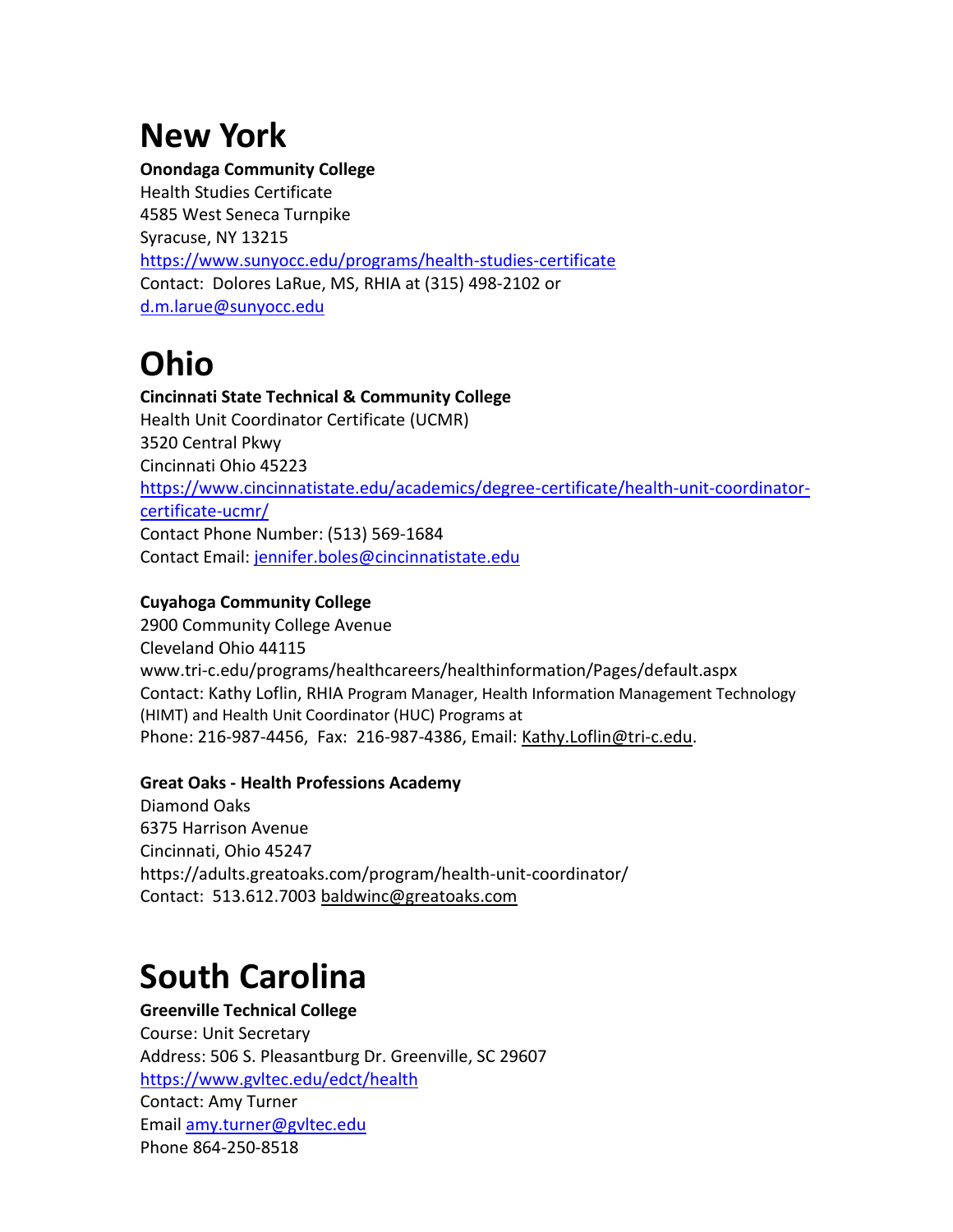### **Texas**

#### **Graduate America Inc**

6735 Salt Cedar Way Frisco Texas 75034 For more information, visit our course page or request a catalog: <https://graduateamerica.org/> Contact: Malcolm Allen Phone 469-785-5951

# **Washington**

#### **Clover Park Technical College**

4500 Steilacoom Blvd. S. W. Lakewood Washington 98499 <http://www.cptc.edu/> Marla Briggs / CHUC- Day Faculty Instructor, [marla.briggs@cptc.edu,](mailto:marla.briggs@cptc.edu) (253) 589-5669 Joylene Perez/CHUC- Evening Faculty Instructor, [joylene.perez@cptc.edu,](mailto:joylene.perez@cptc.edu) (253) 589- 6028

Please contact Advising / Counseling Department at 253.589.5548 for additional information and program start dates

## **Wisconsin**

#### **Lakeshore Technical College**

1290 North Avenue Cleveland, WI 53015-1414 Contact: Heidi Belitz, BSN RN, Program Chair, at **heidi.belitz@gotoltc.edu** or (920) 693-1633 or Tina Shallow (920) 693-1157. Website: [https://gotoltc.edu/academics/programs-of-study/health-unit-coordinator](https://gotoltc.edu/academics/programs-of-study/health-unit-coordinator-program/index.html)[program/index.html](https://gotoltc.edu/academics/programs-of-study/health-unit-coordinator-program/index.html)

#### **Milwaukee Area Technical College**

700 West State Street Milwaukee, WI 53233-1443 Contact: Rebecca Garcia Sanchez, PhD (C), MBA, Healthcare Services Management Program Director/Clinical Coordinator a[t garciara@matc.edu](mailto:garciara@matc.edu) or [\(414\)](tel:(414)%20297-7163)  [297-7163](tel:(414)%20297-7163)

# **Multiple Campuses**

#### **Charter College**

Certificate in Health Unit Coordinator Website: [www.chartercollege.edu](http://www.chartercollege.edu/) Phone: (888) 200-9942 Email: contact@chartercollege.edu